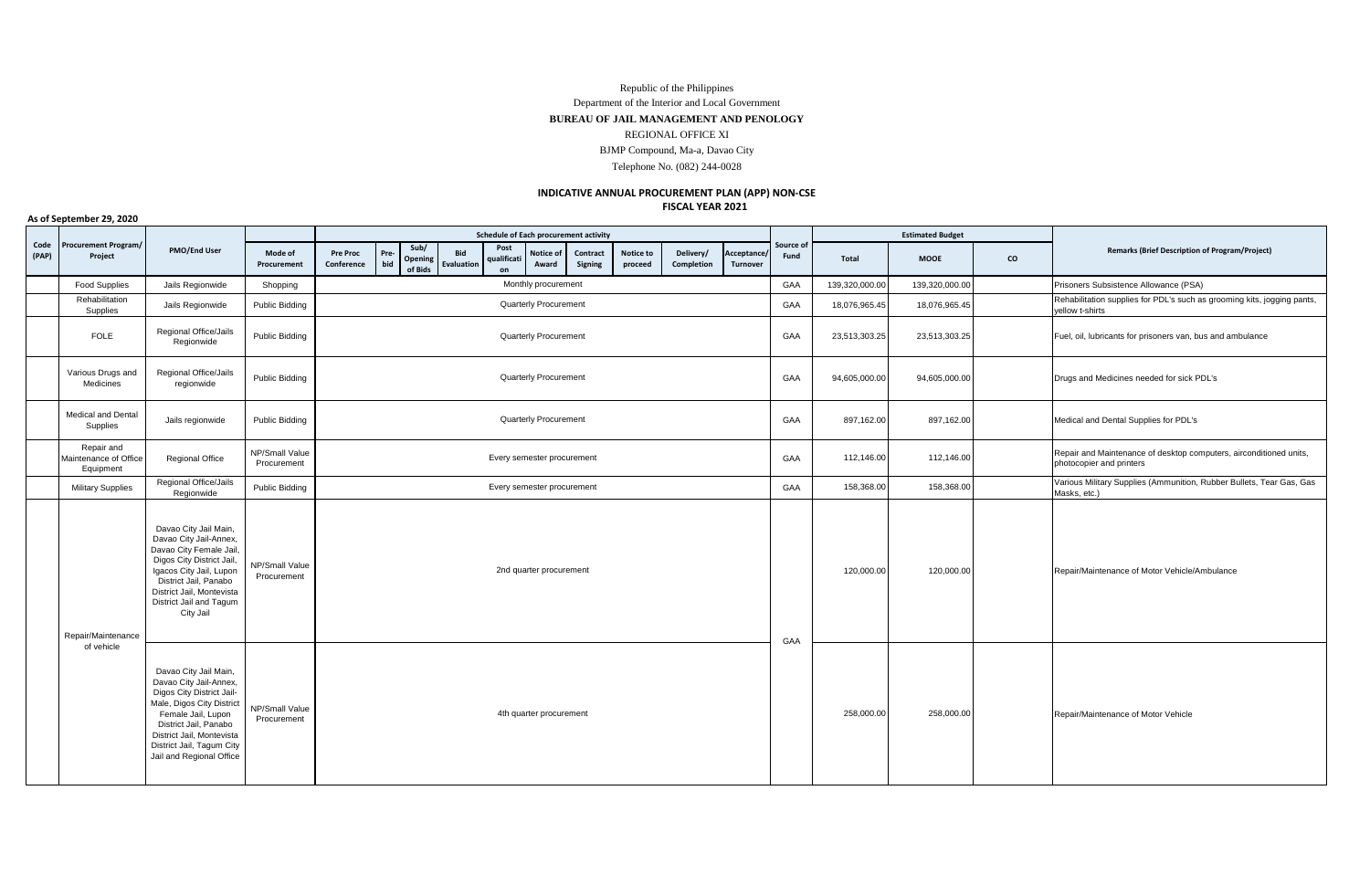|  | Common Office<br>Supplies       | Regional office/Jails<br>regionwide     | Public Bidding                | Quarterly Procurement                              | GAA | 32,967,804.12 | 32,967,804.12 |              | Office Supplies for Jails and Offices                                                      |
|--|---------------------------------|-----------------------------------------|-------------------------------|----------------------------------------------------|-----|---------------|---------------|--------------|--------------------------------------------------------------------------------------------|
|  | Other Supplies and<br>materials | Regional office/Jails<br>regionwide     | Public Bidding                | Quarterly Procurement                              | GAA | 23,785,766.01 | 23,785,766.0  |              | Common electrical, computer supplies and office equipment, K9<br>maintenance               |
|  | <b>Local Travels</b>            | Regional office/Jails<br>regionwide     | NP/Small Value<br>Procurement | Monthly procurement as needed                      | GAA | 752,610.80    | 752,610.80    |              | Seminars, conferences other activities representing the region                             |
|  | <b>Printing Services</b>        | Regional office/Jails<br>regionwide     | Public Bidding                | Quarterly Procurement                              | GAA | 766,656.00    | 766,656.00    |              | Printing and reproduction of regional publications, tarpaulins etc.                        |
|  | <b>Fidelity Premiums</b>        | Regional Office/Jails<br>Regionwide     | Direct<br>Contracting/BTr     | As needed                                          | GAA | 133,874.00    | 133,874.00    |              | Renewal of Bonds for Accountable Officers                                                  |
|  | <b>Auditing Services</b>        | Regional Office/COA                     | Public Bidding                | 1st quarter to 4th quarter (quarterly procurement) | GAA | 84,000.00     | 84,000.00     |              | Objective examination & evaluation of the regions financial statements                     |
|  |                                 | Digos City District Jail                | Public Bidding                | 1st quarter procurement                            |     | 1,200,000.00  |               |              | 1,200,000.00 Repair and Maintenance of Perimeter Fence                                     |
|  |                                 | Panabo City District Jail               | Public Bidding                | 1st quarter procurement                            |     | 500,000.00    |               |              | 500,000.00 Rehabilitation of Main Gate                                                     |
|  |                                 | Jails Regionwide                        | Public Bidding                | 1st quarter procurement                            |     | 1,200,000.0   |               |              | 1,200,000.00 Isolation Facility Repair/Maintenance                                         |
|  | Facility                        | Montevista District Jail                | Public Bidding                | 2nd quarter procurement                            | GAA | 150,000.0     |               |              | 150,000.00 Construction of Visitors Waiting Area                                           |
|  | Repair/Maintenance              |                                         | Public Bidding                | 3rd quarter procurement                            |     | 120,000.0     |               |              | 120,000.00 Construction of Water Reservoir                                                 |
|  |                                 |                                         | Public Bidding                | 2nd quarter procurement                            |     | 600.000.00    |               |              | 600,000.00 Construction of Secondary Perimeter Fence                                       |
|  |                                 | Davao City Jail Annex                   | Public Bidding                | 3rd quarter procurement                            |     | 500.000.0     |               |              | 500,000.00 Construction of Personnel Barracks                                              |
|  |                                 | Davao City Jail Female<br>Dorm          | Public Bidding                | 3rd quarter procurement                            |     | 200,000.00    |               |              | 200,000.00 Construction of Visitors Waiting Area                                           |
|  |                                 | Tagum City Jail                         | Public Bidding                | 3rd quarter procurement                            |     | 1,500,000.00  |               |              | 1,500,000.00 Construction of Perimeter Fence                                               |
|  |                                 | Digos City District Jail                | Public Bidding                | 3rd quarter procurement                            |     | 2,900,000.00  |               |              | 2,900,000.00 Completion of perimeter fence construction with lighting and tower post       |
|  |                                 | Digos City District Jail<br>Female Dorm | Public Bidding                | 3rd quarter procurement                            |     | 5,000,000.00  |               | 5,000,000.0  | Construction of additional building (isolation cell/cottage/WDU working<br>area) 2nd floor |
|  |                                 | <b>IGACOS City Jail</b>                 | Public Bidding                | 3rd quarter procurement                            | GAA | 1,000,000.00  |               | 1,000,000.00 | Construction of Multi-purpose Hall/Visiting Area                                           |
|  |                                 |                                         | Public Bidding                | 3rd quarter procurement                            |     | 5,200,000.0   |               | 5,200,000.0  | Construction of Tower Post (New Bldg.) 4 posts                                             |
|  |                                 |                                         | Public Bidding                | 3rd quarter procurement                            |     | 1,000,000.00  |               | 1,000,000.0  | Construction of Secondary Perimeter Fence with concertina wires                            |
|  | <b>Construction Outlay</b>      |                                         | Public Bidding                | 3rd quarter procurement                            |     | 1,500,000.00  |               | 1,500,000.00 | <b>Construction of Catwalk</b>                                                             |
|  |                                 |                                         | Public Bidding                | 3rd quarter procurement                            |     | 4,500,000.0   |               | 4,500,000.00 | Construction of Drainage System                                                            |
|  |                                 | Tagum City Jail                         | Public Bidding                | 3rd quarter procurement                            |     | 3,000,000.0   |               |              | 3,000,000.00 Construction of Drainage System                                               |
|  |                                 | Davao City Jail Female<br>Dorm          | Public Bidding                | 3rd quarter procurement                            |     | 6,000,000.00  |               |              | 6,000,000.00 Construction of Covered Court                                                 |
|  |                                 | Lupon District Jail                     | Public Bidding                | 3rd quarter procurement                            |     | 1,000,000.00  |               | 1,000,000.00 | Construction of Secondary Perimeter Fence with concertina wires                            |
|  |                                 |                                         | Public Bidding                | 3rd quarter procurement                            |     | 8,000,000.00  |               |              | 8,000,000.00 Construction of Tower Post                                                    |
|  |                                 | Montevista District Jail                | Public Bidding                | 3rd quarter procurement                            |     | 1,500,000.00  |               | 1,500,000.00 | Construction of Elevated Water Tank                                                        |
|  |                                 |                                         | <b>Public Bidding</b>         | 3rd quarter procurement                            |     | 6,000,000.00  |               |              | 6,000,000.00 Construction of Covered Court                                                 |
|  |                                 |                                         | <b>Public Bidding</b>         | 3rd quarter procurement                            |     | 1,200,000.0   |               | 1,200,000.00 | Construction of Perimeter Fence (existing lot)                                             |
|  |                                 | Panabo City District Jail               | <b>Public Bidding</b>         | 3rd quarter procurement                            |     | 8,000,000.00  |               |              | 8,000,000.00 Construction of Multi-Purpose Building                                        |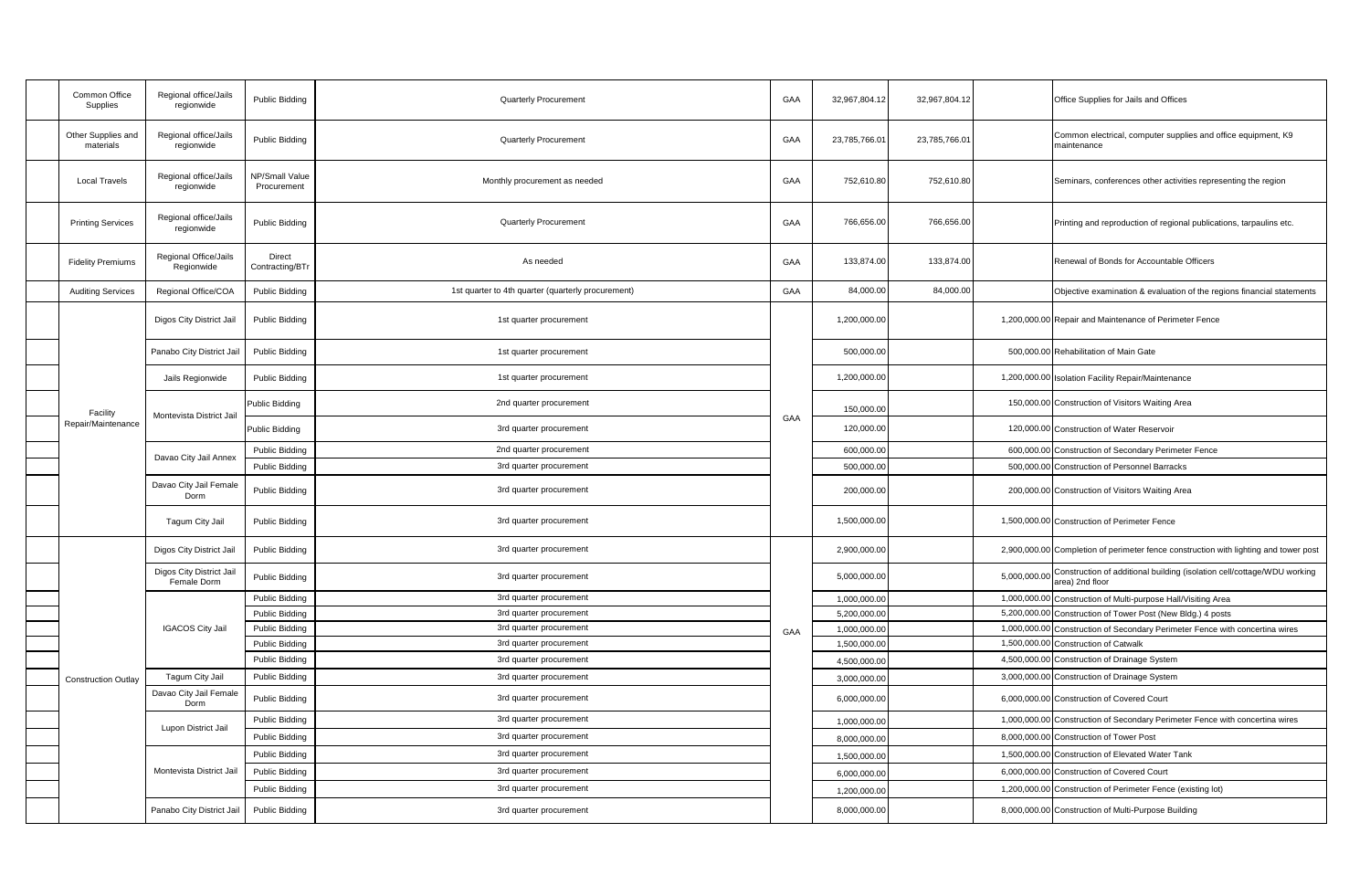| Insurance on<br>Vehicles/Buildings | Regional Office/Jails<br>Regionwide | NP Direct<br>Contracting<br>(GSIS) | Yearly                                            | GAA | 247,214.09     | 247,214.09     |               | Prisoner vans/Jails & Regional Office Building Insurance     |
|------------------------------------|-------------------------------------|------------------------------------|---------------------------------------------------|-----|----------------|----------------|---------------|--------------------------------------------------------------|
| Renewal of<br>licenses/taxes       | Regional Office/Jails<br>Regionwide | Direct<br>Contracting<br>(LTO)     | Monthly procurement (as scheduled)                | GAA | 22,714.94      | 22,714.94      |               | Renewal of Licenses/Taxes of motor vehicles                  |
| <b>Tires and Batteries</b>         | Jails Regionwide                    | <b>Public Bidding</b>              | 1st and 2nd semester (every semester procurement) | GAA | 368,700.00     | 368,700.00     |               | Various Tires and Batteries for Jails Regionwide             |
| <b>Utility Bills</b>               | Regional Office/Jails<br>Regionwide | Direct<br>Contracting              | January-December                                  | GAA | 19,820,114.88  | 19,820,114.88  |               | Bills of water, electricity, telephone, internet and courier |
| Trainings/Seminar                  | Regional Office/Jails<br>Regionwide | NP/Small Value<br>Procurement      | Monthly procurement (as scheduled)                | GAA | 334,544.00     | 334,544.00     |               | Various Seminars/Trainings                                   |
|                                    |                                     |                                    | <b>GRAND TOTAL:</b>                               |     | 418,114,943.54 | 356,344,943.54 | 61,770,000.00 |                                                              |

Jail Senior Inspector Regional BAC Secretariat Head

**Prepared by: Certified Funds Available/Certified Appropriate Funds Available: Recommending Approval: Approved by: Approved by: ELMERO L MATONDO DANIEL B CANEN FERDINAND D PONTILLO** Jail Senior Inspector Jail Senior Inspector Jail Senior Superintendent Jail Senior Superintendent Jail Chief Superintendent Jail Chief Superintendent Jail Chief Superintendent Jail Chief Superintendent Regional Birector of

**JEANIFER B JAMIRI**

**LEO P BALDON** 

Regional Accountant **Regional BAC Chairperson Regional Director of the Jail Bureau, BJMPRO-XI**<br>Head of Procuring Agency